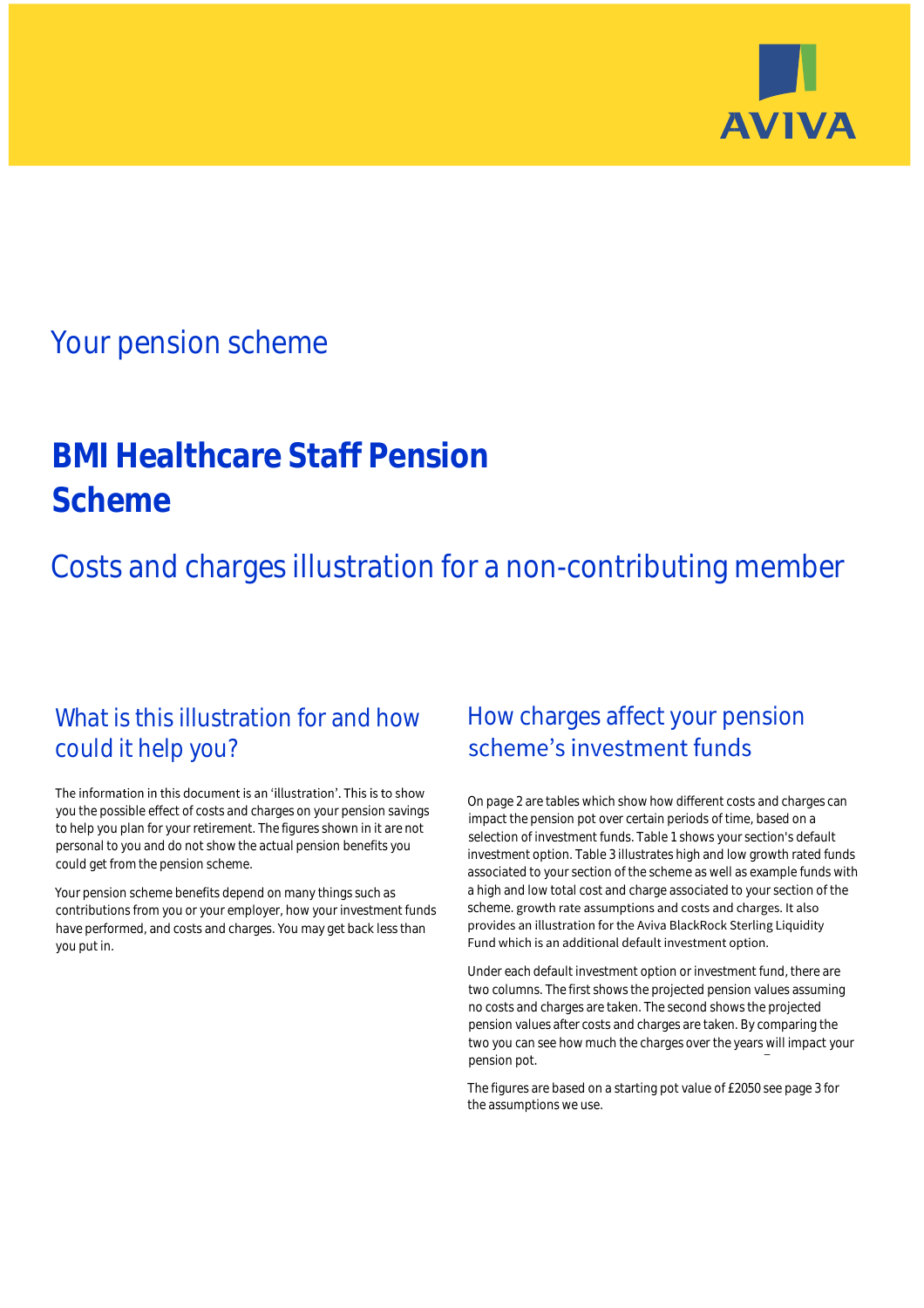| Illustration of effect of costs and charges on the Default Investment Option in<br><b>BMI Healthcare Staff Pension Scheme</b> |                                        |                                    |  |  |  |  |
|-------------------------------------------------------------------------------------------------------------------------------|----------------------------------------|------------------------------------|--|--|--|--|
|                                                                                                                               | <b>My Future</b>                       |                                    |  |  |  |  |
| Assumed growth rate 3.3% (p.a.)                                                                                               |                                        |                                    |  |  |  |  |
|                                                                                                                               | Assumed costs and charges 0.41% (p.a.) |                                    |  |  |  |  |
|                                                                                                                               | Projected value assuming no            | <b>Projected value after costs</b> |  |  |  |  |
| At end of year                                                                                                                | costs and charges are taken            | and charges are taken              |  |  |  |  |
| 1                                                                                                                             | £2,070                                 | £2,060                             |  |  |  |  |
| $\overline{2}$                                                                                                                | £2,090                                 | £2,080                             |  |  |  |  |
| 3                                                                                                                             | £2,120                                 | £2,090                             |  |  |  |  |
| 4                                                                                                                             | £2,140                                 | £2,100                             |  |  |  |  |

£2,160 £2,120

£2,280 £2,190

£2,410

£2,540 £2,680 £2,820 £2,980 £3,110 £3,190 £3,200

### **Table 2**

**30 35**

**15 20 25**

**5 10**

**40 45 50**

| List of Funds included in the Default Investment Option |                       |                    |
|---------------------------------------------------------|-----------------------|--------------------|
| <b>Fund name</b>                                        | <b>Total Cost and</b> | <b>Growth Rate</b> |
|                                                         | Charge (p.a.)         | (p.a.)             |
| Av My Future Consolidation-FPMFCONP                     | 0.37%                 | 2.40%              |
| Av My Future Growth-FPMFGROP                            | 0.43%                 | 3.60%              |
|                                                         |                       |                    |
|                                                         |                       |                    |
|                                                         |                       |                    |
|                                                         |                       |                    |
|                                                         |                       |                    |
|                                                         |                       |                    |
|                                                         |                       |                    |
|                                                         |                       |                    |

#### **Aviva Life & Pensions UK Limited.**

Registered in England No. 3253947. Registered office: Aviva, Wellington Row, York, YO90 1WR. Authorised by the Prudential Regulation Authority and regulated by the Financial Conduct Authority and the Prudential Regulation Authority. Firm Reference Number 185896. **aviva.co.uk** TEMP GFI NG071309 09/2018

£2,260 £2,330 £2,410 £2,490 £2,570

£2,630 £2,640 £2,600